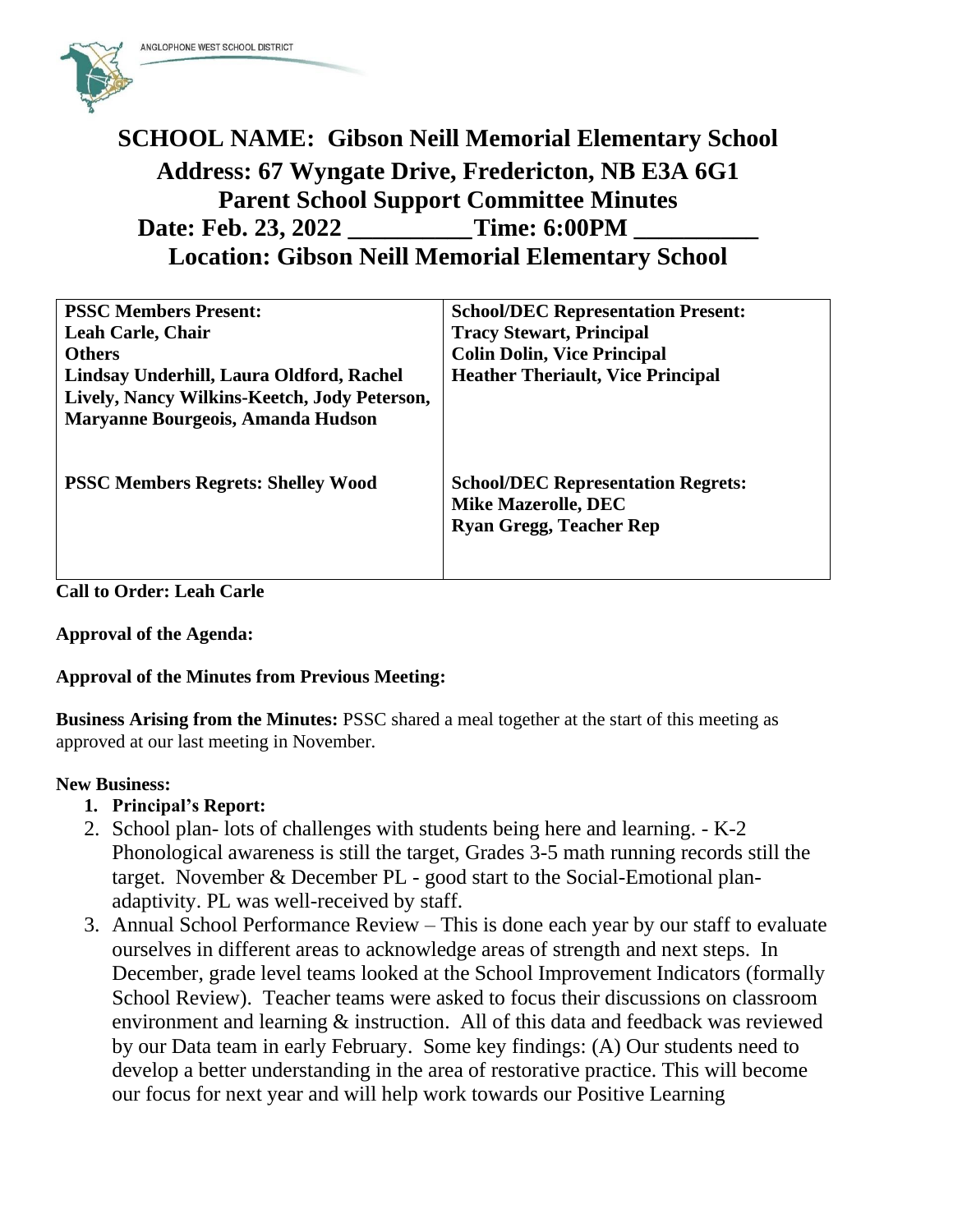Environment Plan. (B) Intervention for struggling students has always been a strong focus. Our goal is to enhance our instructional practice so that we better help all learners reach their greatness. This could be a potential school goal focus next year and actions could be several options such as a team approach to teaching students and / or enrichment. (C) Teaming is a strength at this school. Teachers regularly meet, share instructional practices, sharing ideas, and planning together.

- 4. Spirit Bear Sarah Francis is our District First Nation support person and our contact for this project. All classroom teachers were given this book to share with our students. It is about reconciliation with the First Nation community. We are focusing on the learning and having some conversations. Came from Jordan's Principle. It is a way our First Nation families can access services and getting equal rights. There is a movie that we will be able to access and in May we will have a Spirit Bear celebration of our learning. This will be an ongoing discussion.
- 5. Coyote Carnival is next week. Morning bingo and dress up days. Tropical treat from Home and School, Fruit treat from Healthy Minds budget. We will not been losing academic time as we have lost 8 weeks.
- 6. Covid Restrictions are being changed and lifted in hopefully this will translate to having a more "normal" end to the year such as spring concert, field trips, grade 5 celebration. We are currently having students have a mask break outside and they are grouped in areas in their class as per the guidelines. Things will change as protocol changes.

## **PSSC Member / Parent concerns:**

~ Parents are concerned if their students are behind? The report card in early April will be reflective of the actual benchmarks for learning at the specific Grade level. \* Part of the school wide comment will include a note for parents that the marks are reflective of the provincial expectations are for term 2 has always been.

~ Is there any concern about the mental health of the students- e.g. impact assessment on masks and covid protocols? (From the department?) At this time there is no formal plan for this coming from the department, although mental wellbeing is a priority and we expect there will be some sharing of information / research in the area. Tracy mentioned Kevin Cameron's work – He is the guru on Violent Incident training, and school shootings and trauma in schools. He has some really good information to share for schools and school districts around the pandemic. Tracy will share some information on Kevin's work next PSSC meeting.

~ Cafeteria food service- Any updates on securing a food service provider? Our school is open to this and would like to have this happen; however we have not been able to find anyone yet. Are we interested in a pilot project? Yes for sure. Are we open to having someone come in and help run a cafeteria service. (Jody Peterson is the contact for a further discussion). Tracy will talk to Linda Dempsey- Nicholson and Jody about it. We want to get money back for the students. Lets think outside the government model and think business model.